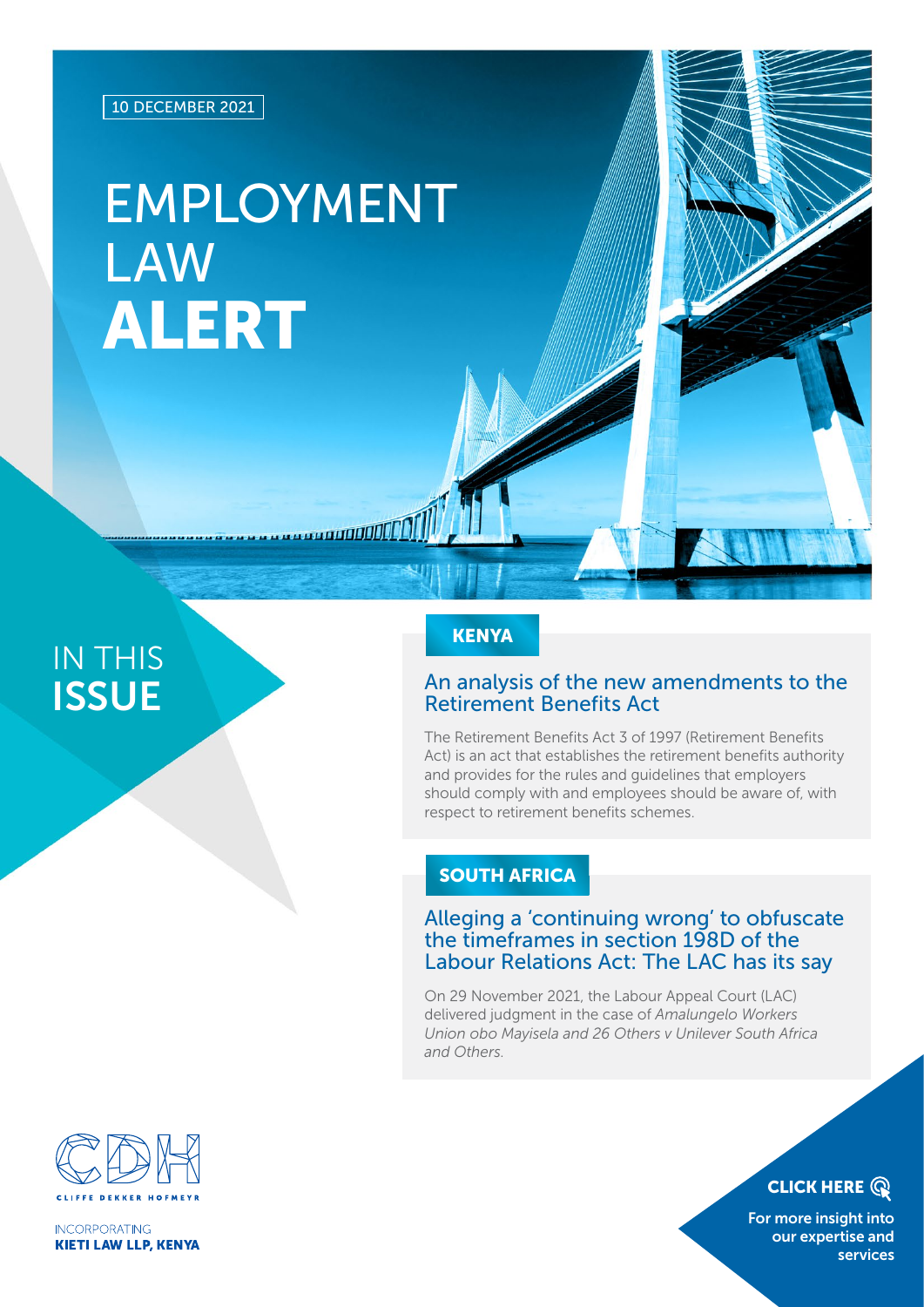On 12 July 2021, the Cabinet Secretary to the Ministry of Finance made changes to the Retirements Benefits Act that affect the access that employees have to their contributions.

#### **KENYA**

### An analysis of the new amendments to the Retirement Benefits Act

The Retirement Benefits Act 3 of 1997 (Retirement Benefits Act) is an act that establishes the retirement benefits authority and provides for the rules and guidelines that employers should comply with and employees should be aware of, with respect to retirement benefits schemes.

On 12 July 2021, the Cabinet Secretary to the Ministry of Finance made changes to the Retirements Benefits Act that affect the access that employees have to their contributions, specifically for early retirement and withdrawal from the certain retirement schemes. These changes have been necessitated by the following legislated regulations:

- the Retirement Benefits (Occupational Retirement Benefits Schemes) (Amendment) Regulations;
- the Retirement Benefits (Umbrella Retirement Benefits Schemes) (Amendment) Regulations (Umbrella Regulations); and
- the Retirement Benefits (Individual Retirement Benefits Schemes) (Amendment) Regulations (Individual Regulations).

The Regulations of the Retirement Benefits Act initially provided that on early retirement, an employee had the option to request either:

- their contributions and 50% of their accrued benefits; or
- their contribution and 50% of the employer's contribution and the investment income that had accrued in respect of those contributions.

The position has now been changed by the new regulations to provide a member with only one option of claiming not more than 50% of their total accrued benefits and the investment income that has accrued in respect of those contributions.

The Individual Regulations go a step further and provide that where an employee makes their own contributions they may opt for payment of their total accrued benefits and the investment income that accrued in respect of those contributions.

Further, the Umbrella Regulations have been amended to introduce a prohibition on the withdrawal of membership. A member who withdraws their membership with a particular retirement scheme but still remains an employee of the employer is prohibited from withdrawing their membership from a scheme while still in active employment with that employer. However, the withdrawal is permitted for members who withdraw their membership to join another scheme established for the benefit of employees of that employer.

It is important for employees and employers to be aware of these amendments as they affect access to their retirement benefits. We urge employers to notify their employees and retirement benefit schemes to notify their members of these amendments so as to avoid future misunderstanding.

*The above alert is meant for general information and does not constitute legal advice. In case of any inquiries or if you require further information or advice on how the changes could affect your business, please feel free to contact Njeri Wagacha and Rizichi Kashero-Ondego.*

*Njeri Wagacha, Rizichi Kashero-Ondego and Daniel Munsiro*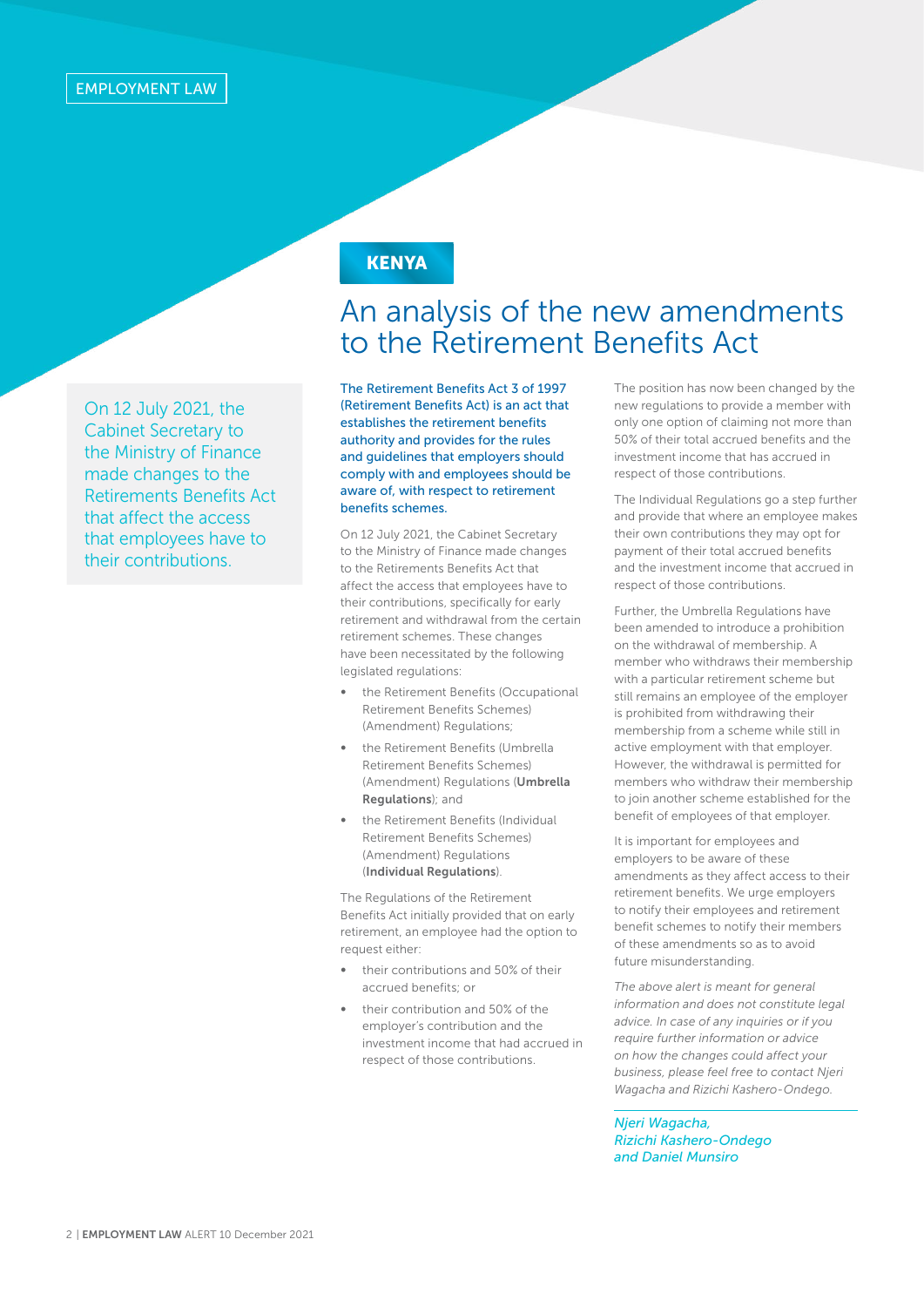The appellant employees contended that, while the dispute may have arisen in April 2017, the dispute was a "*continuing wrong (akin to an unfair labour practice)*".

### SOUTH AFRICA

### Alleging a 'continuing wrong' to obfuscate the timeframes in section 198D of the Labour Relations Act: The LAC has its say

On 29 November 2021, the Labour Appeal Court (LAC) delivered judgment in the case of *Amalungelo Workers Union obo Mayisela and 26 Others v Unilever South Africa and Others*. The crux of the matter revolves around an interpretation of section 198D of the Labour Relations Act 66 of 1995 (LRA), which requires a dispute arising from section 198B of the LRA to be referred to the Commission for Conciliation, Mediation and Arbitration (CCMA) within six months of the dispute arising. The "*dispute*" in this instance stemmed from the appellant employees' contention that they were permanent employees of Unilever, allegedly employed on an indefinite basis from April 2017 after their fixed-term contracts ended. Unilever had offered them further fixed-term contracts which they refused to sign. Despite this, they continued performing services as per their expired fixed-term contracts.

#### The arbitrator's decision

On 6 September 2018, the CCMA found that the appellant employees were deemed to be employees of Unilever since April 2017. Consequently, Unilever was deemed to have breached the provisions of section 198B(3) of the LRA. Unilever was directed to assist

the appellant employees with participation in the company's medical aid, pension, education and home loan schemes, and to pay them at rates not less favourable than those paid to Unilever's permanent employees, with effect from April 2017.

Unsurprisingly, Unilever approached the Labour Court (LC) to review and set aside the arbitration award. It raised the following jurisdictional points:

- Whether the arbitrator had the jurisdiction to arbitrate the dispute in light of the dispute having been referred more than six months after the dispute arose (without an accompanying condonation application).
- Whether the arbitrator had the power or jurisdiction to make such an award given that the appellant employees only sought a declaratory award, declaring them permanent employees as envisioned in section 198B of the LRA.

In response, the appellant employees contended that, while the dispute may have arisen in April 2017, the dispute was a "*continuing wrong (akin to an unfair labour practice*)". Accordingly, the referral was not late and there was no need to apply for condonation.

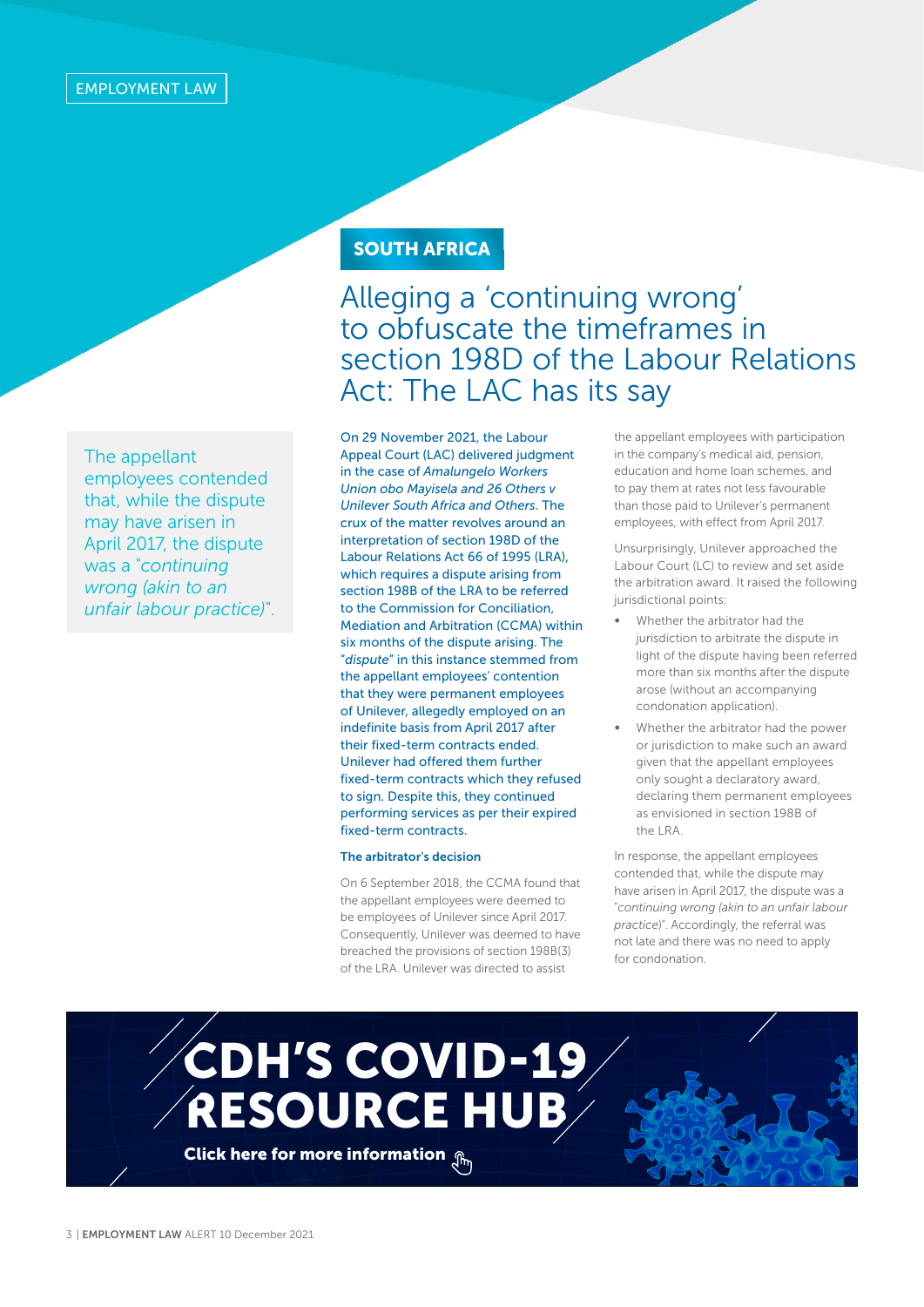As long as it is the same "*act or omission*", a dispute can only have one initial date on which it arose.

### **SOUTH AFRICA**

## Alleging a 'continuing wrong' to obfuscate the timeframes in section 198D of the Labour Relations Act: The LAC has its say*...continued*

#### The LC's decision and subsequent LAC appeal

Olivier AJ presided over the review application before the Labour Court. The court accepted that the dispute arose in April 2017. In relation to whether it was a "*continuing wrong*", the judge was of the view that:

"*[T]he very nature of the disputes contemplated in sections 198A, 198B and 198C is that 'they recur on a monthly basis, for example, less favourable monthly remuneration or benefits'; and that there would be no purpose to the time limit prescribed in section 198D(3) of the LRA if all such disputes were considered as a 'continuing wrong'.*"

In support of the above, Olivier AJ referred to the cases of *SABC v CCMA and Others* [2010] 3 BLLR 251 (LAC) and *Eskom Holdings SOC Ltd v NUM obo Kyaya and Others* [2017] 8 BLLR (LC).

In deciding the second jurisdictional question, Olivier AJ concluded that there was no evidence to support the findings of the arbitrator and thus set aside the award.

On appeal to the LAC, the parties relied on the same arguments, varied slightly by the appellant employees who contended that although the dispute arose in April 2017, the "*wrong*" occurred on the date of commencement of employment of each of the individual appellant employees and continued daily until the dispute arose on 12 April 2018. Therefore, the dispute was referred timeously.

The LAC found that the "*act or omission*" referred to in section 198D(3) of the LRA is clearly that which gave rise to the dispute. As long as it is the same "*act or omission*", a dispute can only have one initial date on which it arose. According to the LAC:

"*[t]he only period relative to the facts of this matter, when Unilever could conceptually have been in contravention of section 198B, is when the fixed-term contracts were in place and were to be renewed, and that period, we know is the period preceding April 2017. Thus the 'act or omission concerned', being an alleged failure by Unilever to comply with section 198B, could only have occurred before, or in, April 2017."*

As long as no fixed-term contracts were in place, the act or omission concerned could not have recurred or be "*ongoing*". The LAC concurred with the findings of Olivier AJ in the LC and dismissed the appeal. It then held that it was unnecessary to comment on the veracity of the second jurisdictional point raised by Unilever as it was moot.

#### Conclusion

This decision provides a comprehensive explanation as to what constitutes a continued wrong in the context of the timeframes afforded to an aggrieved party in terms of section 198D. The case reiterates the importance of complying with the allocated timeframes within which to refer a dispute. Failure to do so could, as in this instance, obfuscate an otherwise promising case.

*Fiona Leppan, Reece Westcott, Phetheni Nkuna and Syllabus Mogashoa*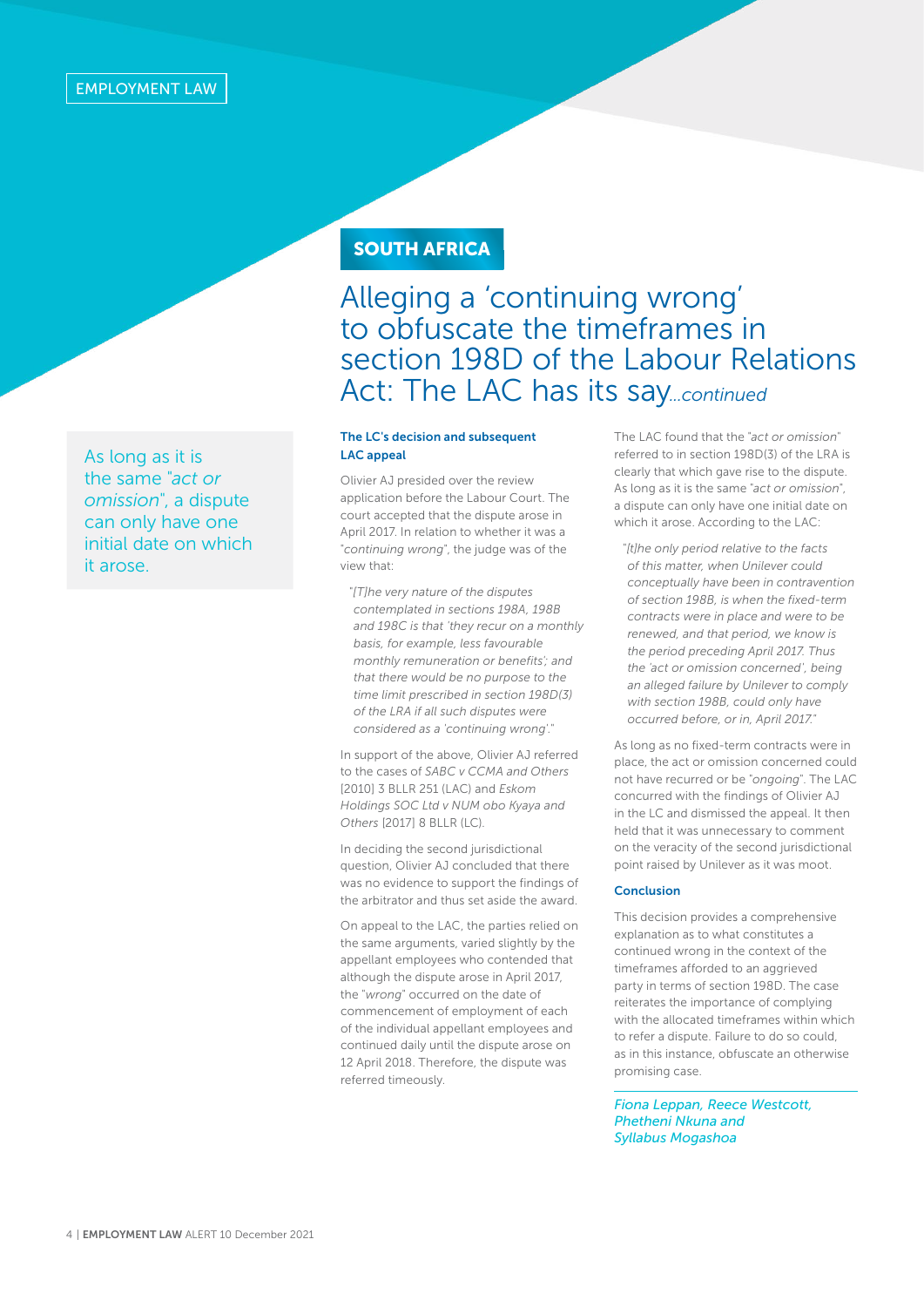#### OUR TEAM

For more information about our Employment Law practice and services in South Africa and Kenya, please contact:



Aadil Patel Practice Head Director T +27 (0)11 562 1107 E aadil.patel@cdhlegal.com



Anli Bezuidenhout Director T +27 (0)21 481 6351 E anli.bezuidenhout@cdhlegal.com



Jose Jorge Director T +27 (0)21 481 6319 E jose.jorge@cdhlegal.com



Fiona Leppan Director  $T$  +27 (0)11 562 1152 E fiona.leppan@cdhlegal.com



Director  $T +27 (0)21 481 6315$ E gillian.lumb@cdhlegal.com

Gillian Lumb



Imraan Mahomed Director T +27 (0)11 562 1459 E imraan.mahomed@cdhlegal.com



#### Bongani Masuku Director

T +27 (0)11 562 1498 E bongani.masuku@cdhlegal.com



Phetheni Nkuna Director

T +27 (0)11 562 1478 E phetheni.nkuna@cdhlegal.com

Desmond Odhiambo Partner | Kenya T +254 731 086 649 +254 204 409 918 +254 710 560 114





E hugo.pienaar@cdhlegal.com

#### Thabang Rapuleng Director

T +27 (0)11 562 1759 E thabang.rapuleng@cdhlegal.com



- Jean Ewang Consultant M +27 (0)73 909 1940
- E jean.ewang@cdhlegal.com

#### Avinash Govindjee



M +27 (0)83 326 5007 E avinash.govindjee@cdhlegal.com

#### Michael Yeates

Mohsina Chenia Executive Consultant T +27 (0)11 562 1299 E mohsina.chenia@cdhlegal.com

Faan Coetzee Executive Consultant T +27 (0)11 562 1600 E faan.coetzee@cdhlegal.com

Director T +27 (0)11 562 1184







#### Hedda Schensema Director

T +27 (0)11 562 1487 E hedda.schensema@cdhlegal.com



Njeri Wagacha Partner | Kenya T +254 731 086 649 +254 204 409 918 +254 710 560 114 E njeri.wagacha@cdhlegal.com